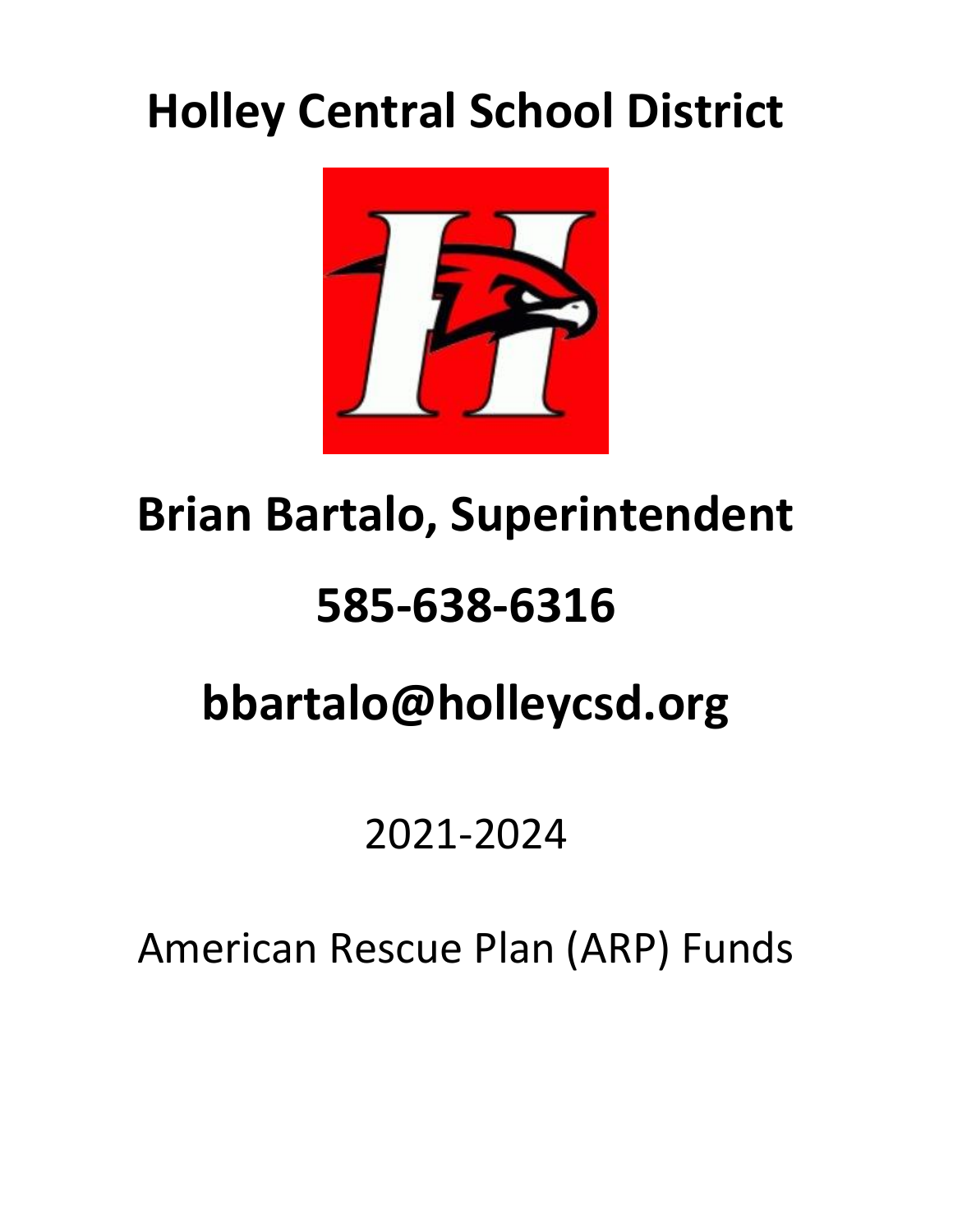All public school districts, Local Educational Agency, (LEA) participating in the American Recovery Rescue Plan (ARP) are required to establish a plan for the usage of the ARP funds that complies with the program's guidelines. Districts must identify programs and services that will continue beyond the availability of these federal funds and how local funds will be used moving forward in order to minimize disruption to core academic and other school programs.

Prior to the District's ARP plan becoming final, it will be posted publicly to allow for public comments. The District encourages all of its stakeholders to comment on the plan via the google form established for this purpose and located on our district website. Our stakeholders include parents, teachers, and others. The District will consider the public comments as the District finalizes this plan.

Districts are also required to prioritize spending on non-recurring expenses in the following areas:

- Ensuring the safety and well-being of all students and employees as they return to in-person learning
- Maximizing in-person instruction
- Operating schools and meeting the needs of students
- Supporting educational technology development
- Addressing the impacts of the COVID-19 pandemic on students, including the impacts of interrupted instruction and learning loss, the impacts on low-income students, children with disabilities, English language learners, and students experiencing homelessness
- Implementing evidence-based strategies to meet students' social, emotional, mental health, and academic needs
- Offering evidence-based summer, afterschool, and other extended learning and enrichment programs
- Supporting early childhood education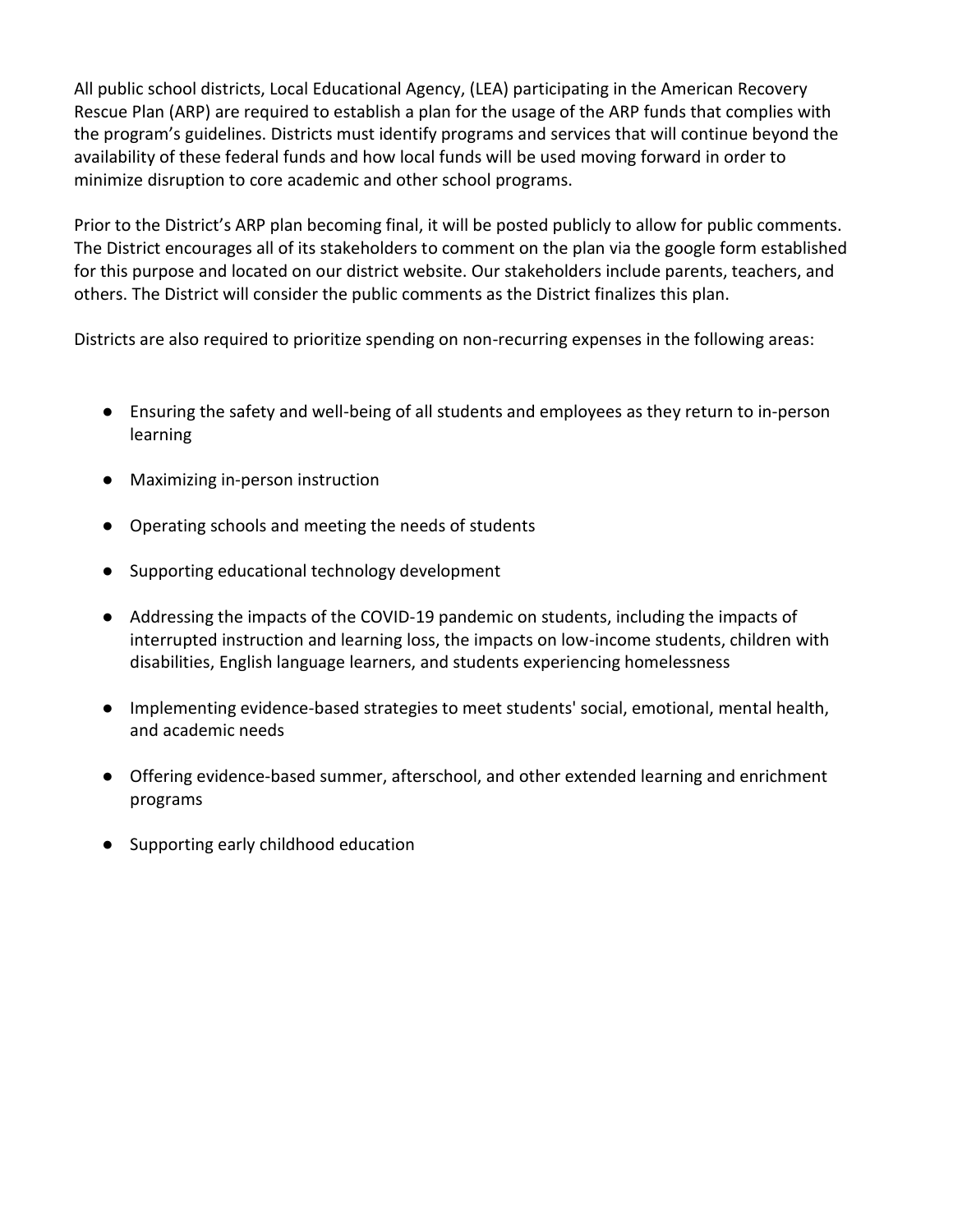#### **Our plans for non-recurring expenses in the area of maximizing in-person instruction time.**

The District will facilitate the acquisition of such resources to continue to implement prevention and mitigation strategies that are, to the greatest extent practicable, consistent with the most recent guidance established by the New York State Department of Health and the Centers for Disease Control and Prevention to continuously and safely open and operate schools for in person earning and ensuring the safety of students, staff and community members.

ARPA funds may be used to fund expenditures including, but not limited to facilities improvements such as:

- Air filtration
- Personal protective equipment
- Sanitation supplies
- Purchasing furniture/equipment needed to meet NYS reopening guidance

#### **Our plans for non-recurring expenses in the area of operating schools and meeting the needs of students.**

The District will utilize ARP funds to operate its schools through the continued employment of support staff in the areas of building and grounds, transportation, cafeteria and technology.

ARPA funds may also be used to fund expenditures including, but not limited to the hiring of additional staff including early education teachers and a psychologist. The District will also consider the purchase of new equipment, such as to address technology needs, and other capital, to be determined, to improve the operation of our schools. We will also provide professional development for our staff which includes materials, supplies, consultant fees, and compensation for staff participation, in order to address student learning loss.

#### **Our plans for non-recurring expenses in the area of purchasing educational technology.**

The District will utilize ARP funding to secure instructional technology to ensure all students have the devices and internet connectivity, both at school and at home. ARPA funds may be used to fund expenditures including, but not limited to the purchase of:

- - Laptops
	- Wifi hotspots, for summer learning and during school year
	- Tablets
	- Servers and switches
	- Remote learning tools
	- Update classroom devices (e.g. flat panels, microphones and speakers)
	- Instructional technology applications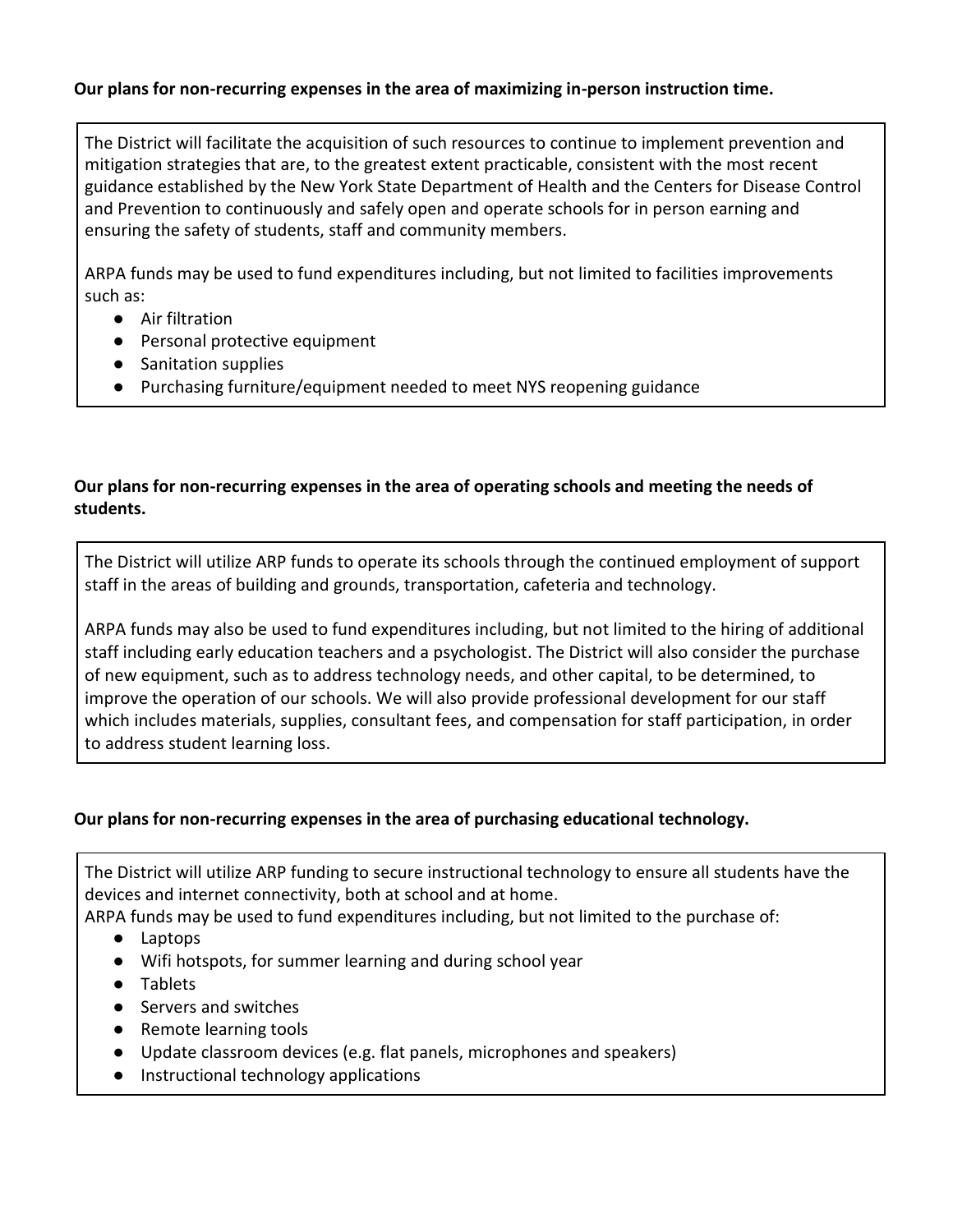**Our plans for non-recurring expenses in the area of addressing the impacts of the COVID-19 pandemic on students, including the impacts of interrupted instruction and learning loss and the impacts on low-income students, children with disabilities, English language learners, and students experiencing homelessness.** 

The District will utilize ARP funding to purchase resources and equipment to ensure access to educational learning opportunities for our marginalized student populations.

ARPA funds may be used to fund expenditures including, but not limited to the purchase of:

- Curriculum, classroom and other resources, geared toward specific student populations as needed
- Adding a "transition classroom" (grade 1-2) teacher
- Adding an additional Kindergarten teacher to ensure smaller class sizes in the early grades
- Culturally Responsive and Sustaining Education professional development for staff

#### **Our plans for non-recurring expenses in the area of implementing evidence-based strategies to meet students' social, emotional, mental health, and academic needs.**

The District will utilize ARP funds to purchase evidence-based social-emotional, mental health and academic resources. The funds will also be used to provide professional development to educators in the proper implementation of evidence based strategies and materials.

ARPA funds may be used to fund expenditures including, but not limited to the purchase of:

- Adding a School Psychologist
- SEL Curriculum
- Additional professional development for faculty, staff, students and the community, as needed
- Evidence-based curriculum resources
- Character Education (Positivity Project and PBIS) programs

#### **Our plans for non-recurring expenses in the area of offering evidence-based summer, afterschool, and other extended learning and enrichment programs.**

The District will utilize ARP funds to increase programming capacity for summer school to address learning loss and to provide enrichment opportunities over the next four school years for all students in K-12.

During the school year the District will be offering extended school day opportunities for students to receive academic support and/or participate in enrichment activities after school.

These learning opportunities will be structured to allow students to voluntarily attend as well as being recommended by their teachers to obtain additional help to meet their learning standards and course outcomes.

We will put in place a program to assist our K-12 students that need to work on skills to close the gap